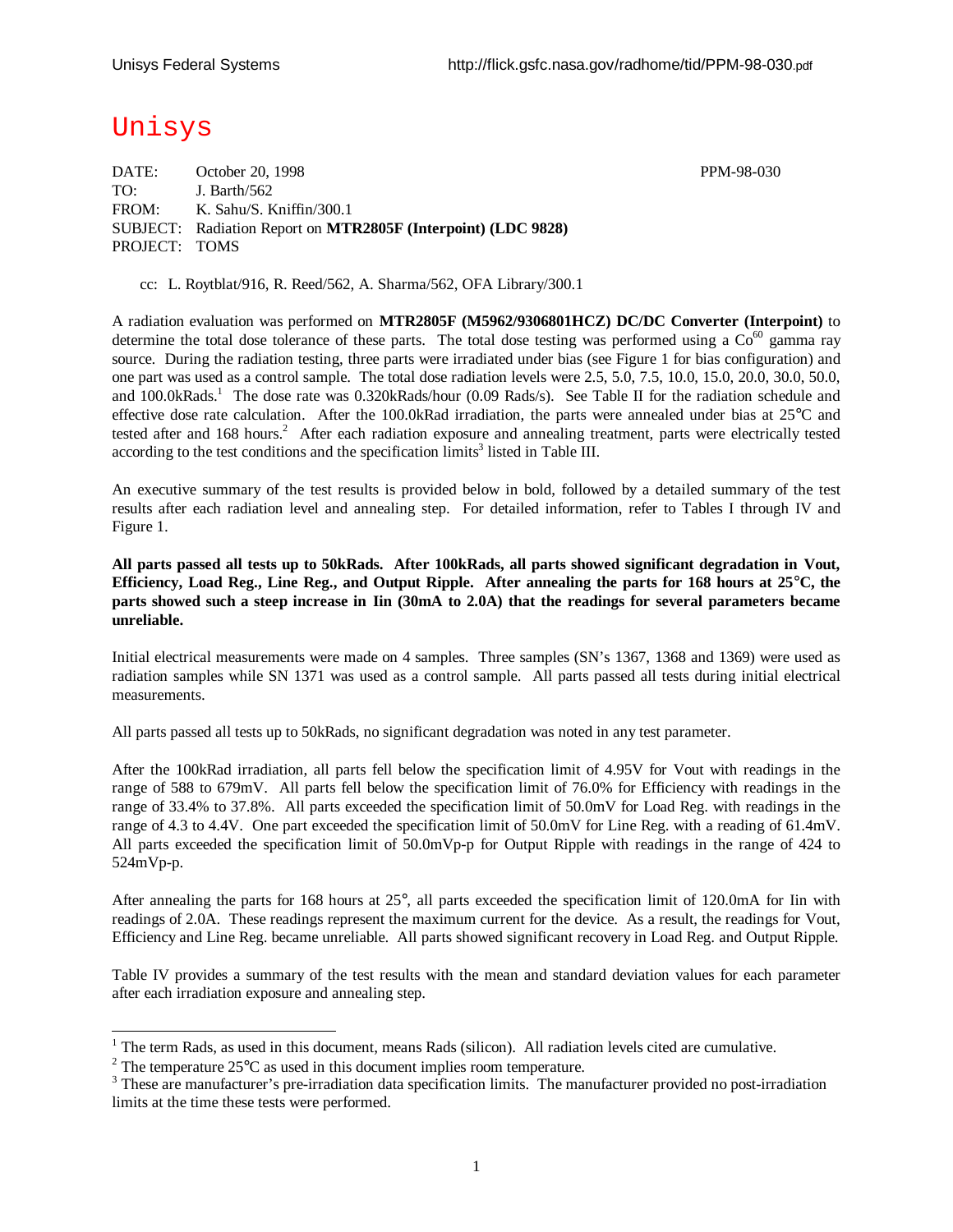Any further details about this evaluation can be obtained upon request. If you have any questions, please call us at (301) 731-8954.

### \_\_\_\_\_\_\_\_\_\_\_\_\_\_\_\_\_\_\_\_\_\_\_\_\_\_\_\_\_\_\_\_\_\_\_\_\_\_\_\_\_\_\_\_\_\_\_\_\_\_\_\_\_\_\_\_\_\_\_\_\_\_\_\_\_\_\_\_\_\_\_\_\_\_\_\_\_\_\_\_\_\_\_\_\_\_\_\_\_\_\_\_ ADVISORY ON THE USE OF THIS DOCUMENT

The information contained in this document has been developed solely for the purpose of providing general guidance to employees of the Goddard Space Flight Center (GSFC). This document may be distributed outside GSFC only as a courtesy to other government agencies and contractors. Any distribution of this document, or application or use of the information contained herein, is expressly conditional upon, and is subject to, the following understandings and limitations:

(a) The information was developed for general guidance only and is subject to change at any time;

(b) The information was developed under unique GSFC laboratory conditions which may differ substantially from outside conditions;

(c) GSFC does not warrant the accuracy of the information when applied or used under other than unique GSFC laboratory conditions;

(d) The information should not be construed as a representation of product performance by either GSFC or the manufacturer;

(e) Neither the United States government nor any person acting on behalf of the United States government assumes any liability resulting from the application or use of the information.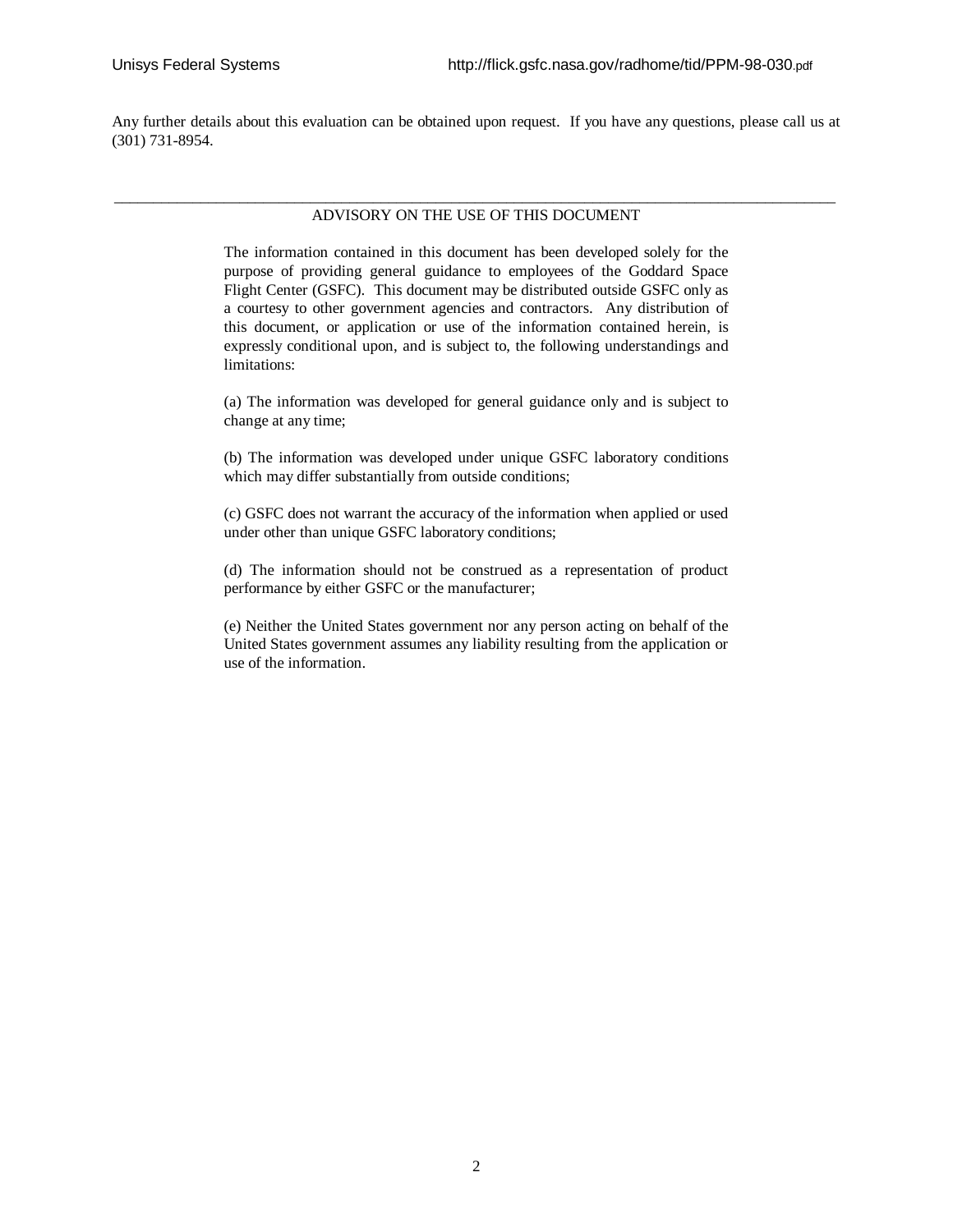



Notes:

- 1.  $V_{IN} = 28.0V \pm 0.5V$ .
- 2.  $R = 50\Omega \pm 5\%, 5W$ .
- 3. Check  $I_L \approx 0.1$ A,  $V_L \approx 5.0$ V.

#### Pinout:

- 1. Positive Input
- 2. Inhibit
- 3. Sense Return
- 4. Output Common
- 5. Positive Output
- 6. Positive Sense
- 7. Case Ground
- 8. Case Ground
- 9. Sync
- 10. Input Common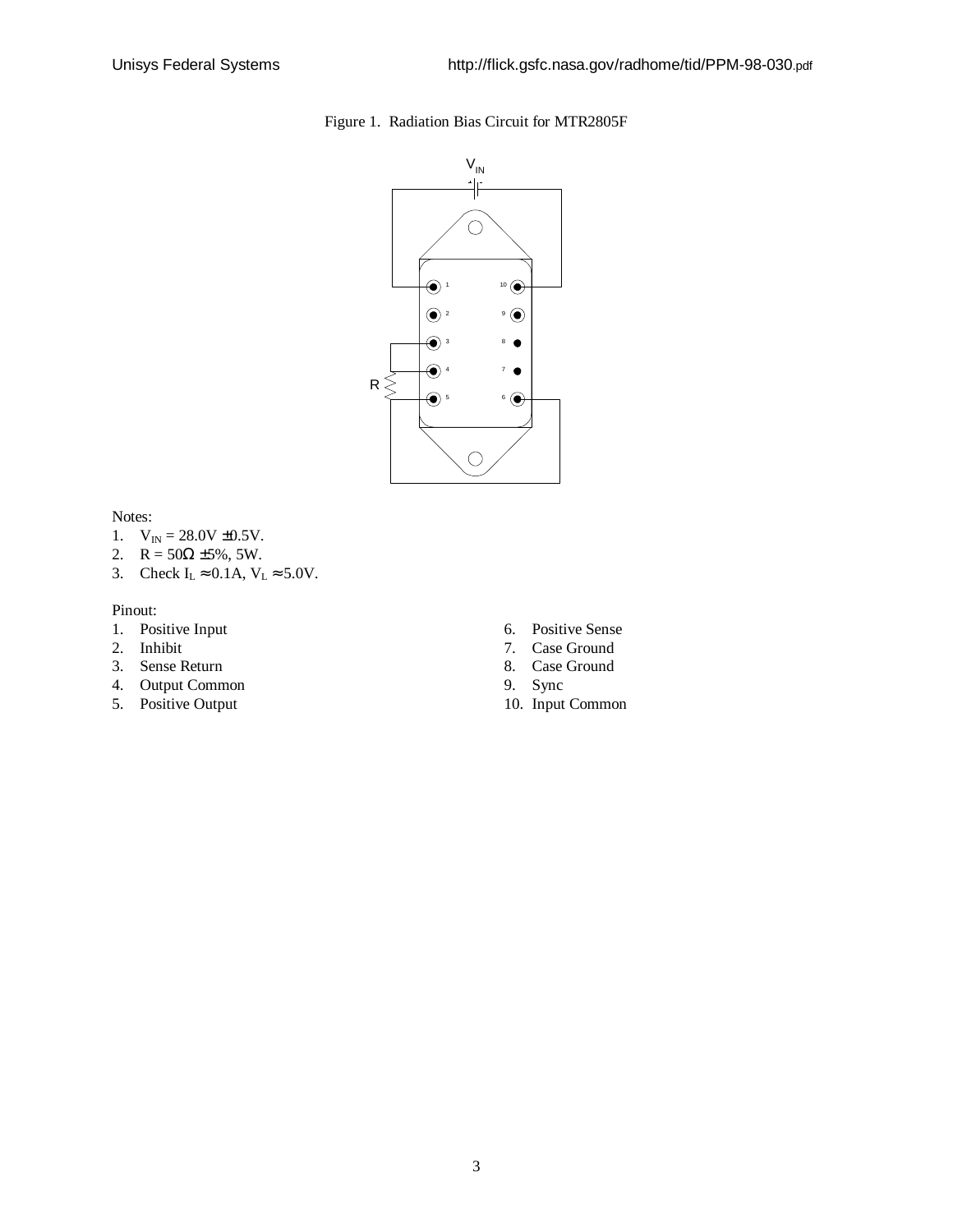| Generic Part Number:                        | <b>MTR2805F</b>          |
|---------------------------------------------|--------------------------|
| <b>TOMS Part Number:</b>                    | M5962/9306801HCZ         |
| Charge Number:                              | M90404                   |
| Manufacturer:                               | Interpoint               |
| Lot Date Code (LDC):                        | 9828                     |
| <b>Quantity Tested:</b>                     | 4                        |
| Serial Number of Control Samples:           | 1371                     |
| <b>Serial Numbers of Radiation Samples:</b> | 1367, 1368 and 1369      |
| Part Function:                              | DC/DC Converter          |
| Part Technology:                            | Hybrid (No Optocouplers) |
| Package Style:                              | 10 Pin Metal Box         |
| Test Equipment:                             | <b>Bench Test</b>        |
| Test Engineer:                              | S. Norris                |

## TABLE I. Part Information

• The manufacturer for this part guaranteed no radiation tolerance/hardness.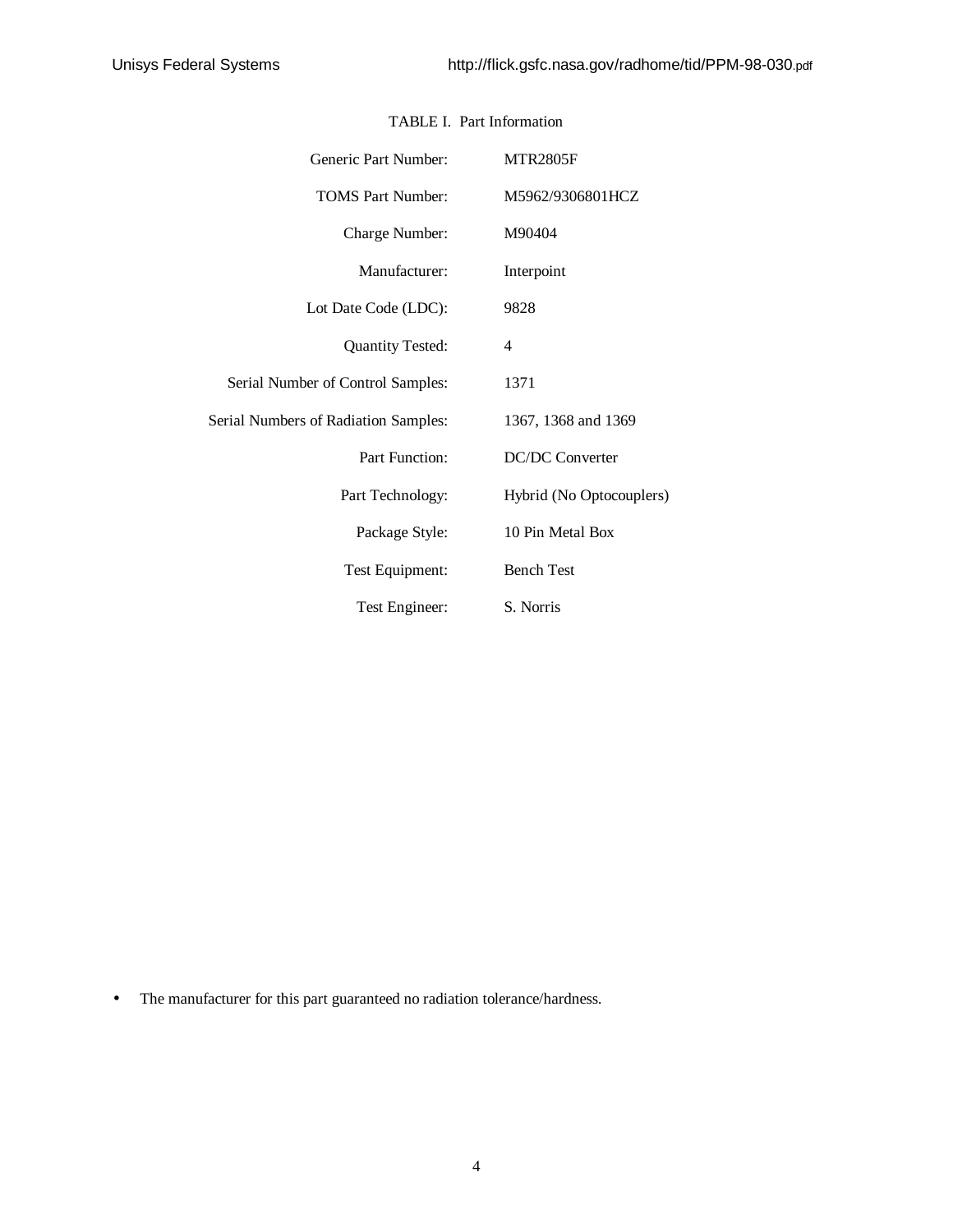| TABLE II. Radiation Schedule for MTR2805F                                            |  |
|--------------------------------------------------------------------------------------|--|
|                                                                                      |  |
|                                                                                      |  |
|                                                                                      |  |
|                                                                                      |  |
|                                                                                      |  |
|                                                                                      |  |
|                                                                                      |  |
|                                                                                      |  |
|                                                                                      |  |
|                                                                                      |  |
|                                                                                      |  |
|                                                                                      |  |
|                                                                                      |  |
|                                                                                      |  |
|                                                                                      |  |
|                                                                                      |  |
|                                                                                      |  |
|                                                                                      |  |
|                                                                                      |  |
|                                                                                      |  |
| Effective Dese Reta = 100,000 B A DS/12 D A VS = 220.5 B A DS/HOUD = 0.00 B A DS/SEC |  |

Effective Dose Rate = 100,000 RADS/13 DAYS= 320.5 RADS/HOUR=0.09 RADS/SEC The effective dose rate is lower than that of the individual radiation steps as it takes into account the time needed to test the parts.

PARTS WERE IRRADIATED AND ANNEALED UNDER BIAS, SEE FIGURE 1.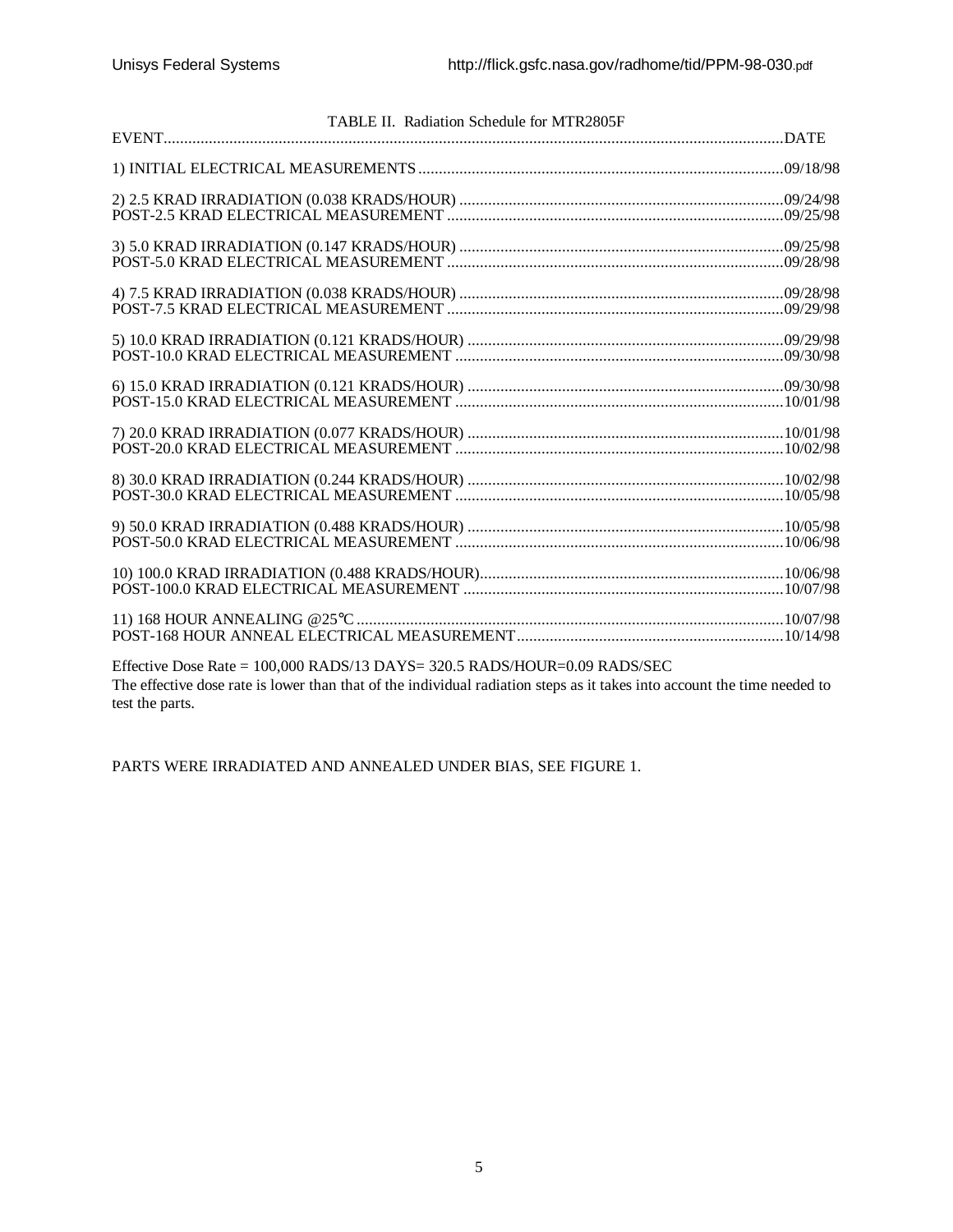## Table III. Electrical Characteristics of MTR2805F /1

| <b>Test</b>  |                       |              |                                      | Spec. Lim. |      |  |
|--------------|-----------------------|--------------|--------------------------------------|------------|------|--|
| #            | <b>Parameter</b>      | <b>Units</b> | <b>Test Conditions /2</b>            | min        | max  |  |
| 1            | $\mathbf{v_{out}}$    |              | <b>V</b> Full Load                   | 4.95       | 5.05 |  |
| $\mathbf{2}$ | <b>Efficiency</b>     |              | %Full Load                           | 76.00      |      |  |
| 3            | $\mathbf{l}_{\rm IN}$ |              | mA No Load                           |            | 120  |  |
| 4            | <b>Load Reg</b>       |              | mV No Load to Full                   |            | 50   |  |
| 5            | <b>Line Reg</b>       |              | mV Full Load, $V_{IN} = 16$ to 40VDC |            | 50   |  |
| 6            | <b>Output Ripple</b>  |              | mVp-p Full Load, 10kHz to 2MHz       |            | 50   |  |

Notes:

1/ These are the manufacturer's non-irradiated data sheet specification limits. The manufacturer provided no postirradiation limits at the time the tests were performed.

2/ All parameters measured on bench setup.